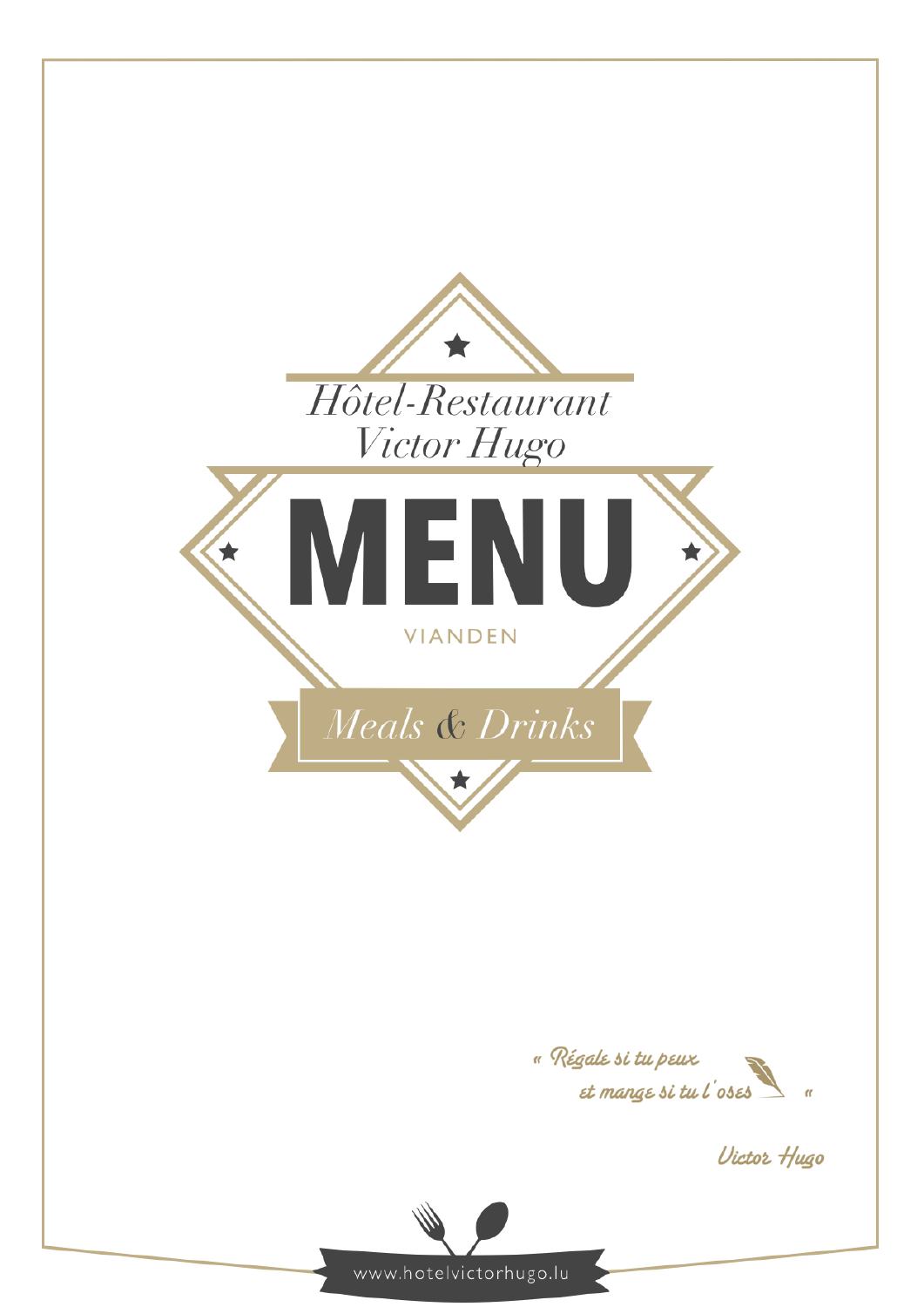#### APÉRITIFS

| Apéritif Maison      | 8,50€   |
|----------------------|---------|
| Campari Sec          | 5,30 €  |
| Campari Soda         | 6,80 €  |
| Campari Orange       | 7,30 €  |
| Cynar Sec            | 5,30 €  |
| Cynar Soda           | 6,70 €  |
| Cynar Orange         | 7,30 €  |
| Coupe de             |         |
| Champagne Français   | 11,50 € |
| Coupe de Crémant     | 5,70 €  |
| Kir Royal            | 5,90 €  |
| Kir Vin Blanc        | 4,50 €  |
| Martini Blanc/Rouge  | 5,50 €  |
| Porto Blanc/Rouge    | 5,50 €  |
| Ricard               | 6,20€   |
| Pineau des Charentes | 5,50 €  |
| Picon-Bière          | 5,80 €  |
| Picon-Vin Blanc      | 5,80 €  |
| Sherry               | 5,20 €  |
| Apérol Spritz        | 7,50 €  |
| Hugo                 | 7,50 €  |
| Whisky               | 6,90 €  |
| Glenmorangie         | 10,50 € |
| Crodino/San Bitter   | 3,80 €  |
|                      |         |

## LONG DRINKS

| 7,50 € |
|--------|
| 7,50 € |
| 7,50 € |
| 7,50 € |
| 7,50 € |
| 7,50 € |
| 7,50 € |
| 7,50 € |
|        |
|        |
| 3,00 € |
| 5,20 € |
| 3,20 € |
| 3,20 € |
| 4,90 € |
| 3,90 € |
| 4,90 € |
| 4,60 € |
| 4,60 € |
|        |

Weizenbier 0.50l 5,20  $\epsilon$ Weizenbier 0.50l 0% 4,90 € Ramborn (Cidre) 5,00 €

### SOFT DRINKS

| Apfelschorle           | 2.60 € |
|------------------------|--------|
| Apfelschorle 1/2 I     | 4,80 € |
| <b>Bitter Lemon</b>    | 2.60 € |
| <b>Schweppes Tonic</b> | 2.60 € |
| Sprite                 | 2,60€  |
| Fanta                  | 2,60 € |
| Coca-Cola              | 2.60 € |
| Coca-Cola Zéro         | 2,80 € |
| Ice Tea                | 2.50 € |
| Rosport 1/41           | 2.50 € |
| Rosport Blue 1/2 I     | 4.40 € |
| Rosport Blue I I       | 6,90 € |
| Viva $1/4$ I           | 2.50 € |
| Viva $1/2$ I           | 4,40 € |
| Viva I I               | 6,90 € |
| ----                   |        |

## JUS DE FRUITS

| Jus d'Abricot       | 2,90 € |
|---------------------|--------|
| Jus d'Ananas        | 2,90 € |
| Jus de Pommes       | 2,60 € |
| Jus de Tomate       | 2.90 € |
| Jus d'Orange        | 2,60 € |
| Jus Multifruits ACE | 2.90 € |

## VIN AU VERRE

| 3.00 € |
|--------|
| 3.20 € |
| 3.20 € |
| 3.50€  |
|        |
| 5.00 € |
|        |
| 5.50 € |
| 3,90 € |
| 4.10 € |
| 4.10 € |
|        |
|        |

Cabernet Sauvig. 5,50 € Rouge **Réserve Luc Pirlet**

## VIN EN PICHET

| 1/4 Rivaner    | 4.60 € |
|----------------|--------|
| 1/4 Riesling   | 5,30 € |
| 1/4 Auxerois   |        |
| (Grd. Ier Crû) | 7.90 € |
| 1/4 Pinot Gris |        |
| (Grd. Ier Crû) | 8.90 € |
| 1/4 Vin Rosé   | 5,90 € |
| 1/4 Vin Rouge  | 5,90 € |
|                |        |

| 1/2 Rivaner     | 9,20€       |
|-----------------|-------------|
| 1/2 Riesling    | 10,50€      |
| 1/2 Auxerrois   |             |
| (Grd. I er Crû) | $15.50 \in$ |
| 1/2 Pinot Gris  |             |
| (Grd. I er Crû) | 17.50 €     |
| 1/2 Vin Rosé    | $11,80 \in$ |
| 1/2 Vin Rouge   | 11,80€      |

## BOISSONS CHAUDES

| <b>Expresso</b>      | 2.60 € |
|----------------------|--------|
| Double Expresso      | 4,60 € |
| Café                 | 2,70 € |
| Cappuccino Italien   | 3,50 € |
| Cappuccino Chantilly | 4,50 € |
| Chocolat Chaud       |        |
| Chantilly            | 4,50 € |
| Chocolat Chaud       | 3,50 € |
| Décaféiné            | 2,60 € |
| Lait Russe           | 4,30 € |
| Infusion             | 2.50€  |
| French/Irish Coffee  | 8,50 € |

### DIGESTIFS

| Amaretto             | 4,90 € |
|----------------------|--------|
| Amaro Ramazotti      | 4,90 € |
| Armagnac             | 7,50 € |
| Averna               | 4,90 € |
| <b>Baileys</b>       | 4,90 € |
| Buff                 | 3,60 € |
| Calvados             | 6,50 € |
| Cognac Hennessy      | 7,20 € |
| Cognac Rémy Martin   | 7,90 € |
| Cointreau            | 5,30 € |
| Fernet Branca        | 3,90 € |
| Framboise            | 7,60 € |
| <b>Grand Marnier</b> | 5,30 € |
| Grappa               | 5,00 € |
| Grappa Gr. Marque    | 7,60 € |
| Jägermeister         | 3,50 € |
| Liqueur de Noix      | 4,10 € |
| Marc de Bourgogne    | 6,40 € |
| Mirabelle            | 6,80 € |
| Poire Williams       | 7,60 € |
| Sambuca              | 4,80 € |
| <b>Vieille Prune</b> | 7,80 € |
| Limoncello           | 3,90 € |
|                      |        |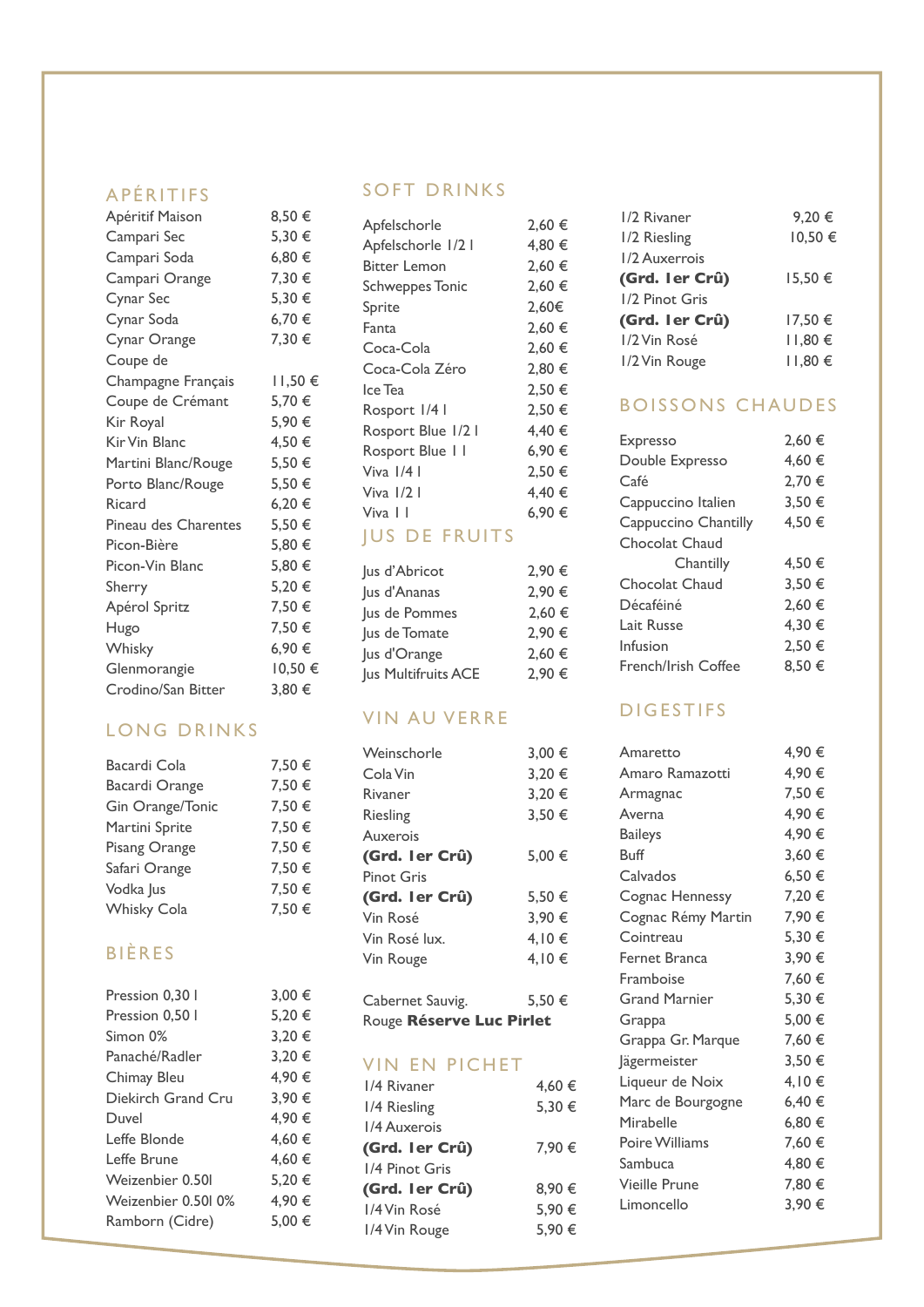Potages / Suppen

| CRÈME DE TOMATES À L'ESPUMA DE BASILIC 1a-3-6-7a-7b-9-10<br>Tomatensuppe mit Basilikum Espuma<br>Tomato Soup with Basil Espuma                                                                         | 7,80 €  |
|--------------------------------------------------------------------------------------------------------------------------------------------------------------------------------------------------------|---------|
| VELOUTÉ DE CHOU-FLEUR PARFUMÉ À L'HUILE DE POTIRON ET CROUTONS<br>€-3-6-7a-7b-9-10<br>Blumenkohlvelouté mit Kürbiskernöl und Brotcroutons<br>Velouté of Cauliflower, pumpkin oil and bread croutons    | 7,80 €  |
| Entrées / Vorspeisen / Starters                                                                                                                                                                        |         |
| SAUMON FUMÉ MAISON MOUSSE AU RAIFORT<br>Hausgeräucherter Lachs mit Meerrettich, smoked salmon with Horseradish mousse<br>$4 - 5 - 6 - 9 - 10 -$                                                        | 17,90 € |
| CARPACCIO DE THON AUX AGRUMES ET ROQUETTE 7a-7b-<br>À L'HUILE D'OLIVE VIERGE<br>Thunfisch Carpaccio mit Zitrusfrüchten, Rauke Olivenöl<br>Tuna Carpaccio with citric-fruits, Arugula and Olive Oil     | 17,50€  |
| <b>6 PIÈCES</b><br>ESCARGOTS DE BOURGOGNE AU BEURRE À L'AIL<br>Burgunderschnecken in Knoblauchbutter<br>Burgundian Snails in Garlic Butter 1a2-3-4-6-7a-7b-8a9-11-                                     | 13,50 € |
| CARPACCIO DE BOEUF AU PARMESAN ET ROQUETTE ET MAYO AUX TRUFFES<br>RINDER CARPACCIO MIT PARMESAN, RAUKE, TRÜFFELMAYONNAISE<br>BEEF CARPACCIO WITH PARMESAN, ARUGULA WITH TRUFFLES MAYONNAISE<br>$7a-7b$ | 15,50€  |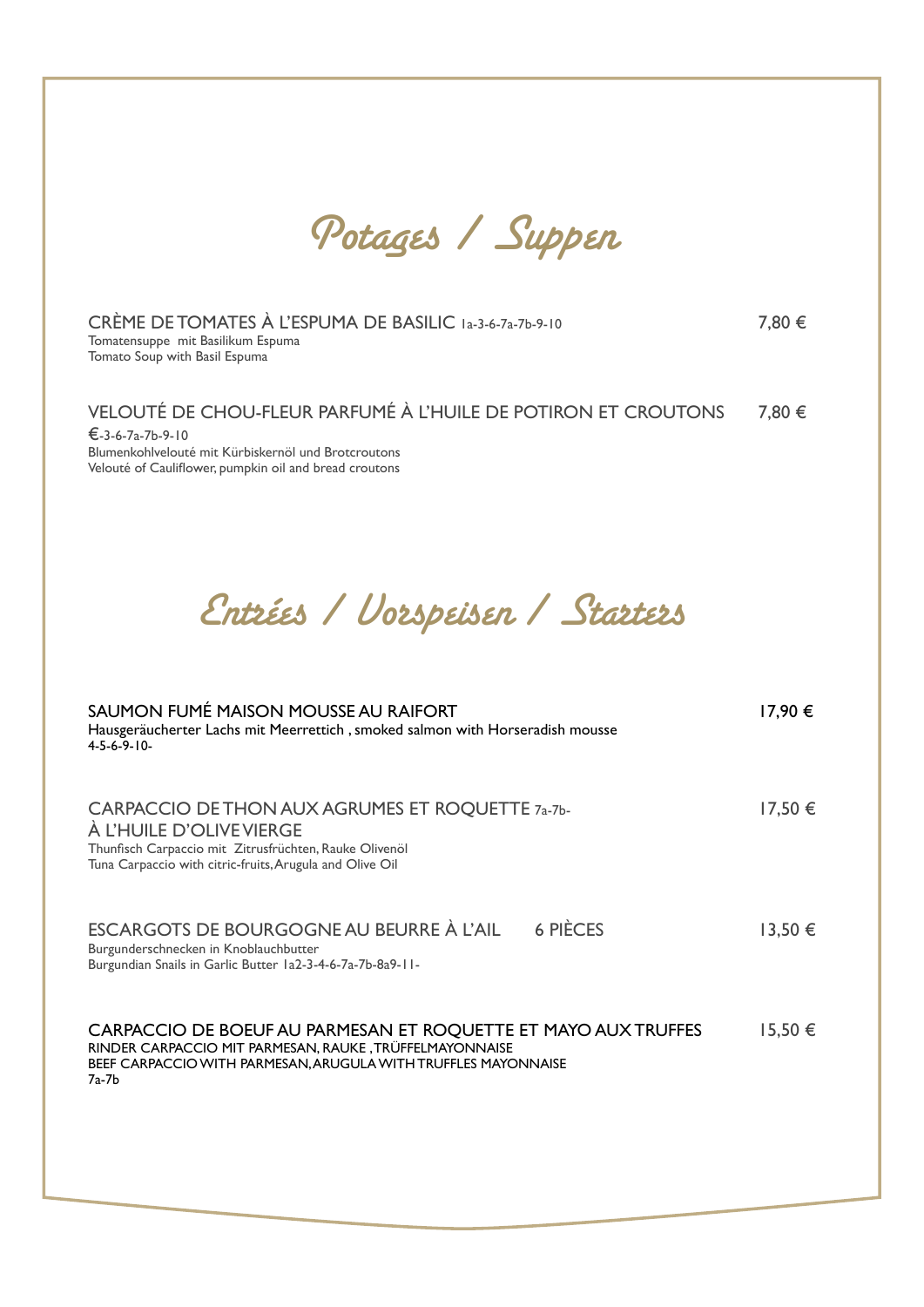Salades / Salate / Salads

| SALADE PAYSANNE AUX LARDONS, CROUTONS ET OEUF<br>Salatteller mit Speck , Brotcroutons , Bratkartoffeln und Spiegelei                                                                                                        |                    | 18,50€      |
|-----------------------------------------------------------------------------------------------------------------------------------------------------------------------------------------------------------------------------|--------------------|-------------|
| Salad with bacon egg, potatoes and bread croutons                                                                                                                                                                           | <b>I/2 PORTION</b> | 14,90 €     |
| <b>SALADE CAESAR</b><br>Knackiger Salat mit Hähnchenstreifen in Sesam paniert, Parmesan, Brotcroutons                                                                                                                       |                    | 18,50 €     |
| CaesarSalad with thin Slices of Chicken Filet , Parmesan cheese , bread croutons 1/2 PORTION<br>$1a-3-5-6-8b-8c-9-10-11-$                                                                                                   |                    | 14,90 €     |
| SALADE DU BERGER AU CHÈVRE CHAUD AVEC TOMATES,<br>PIGNONS DE PINS, NOIX ET ROQUETTE<br>Salatteller mit gratiniertem Ziegenkäse, Pinienkernen, Walnüssen und Rucola                                                          |                    | 18,90 €     |
| Warm Goat Cheese Salad, Pine Nuts, Walnuts and Arugula<br>la3-5-6-7a-7b-8b-8c-9-10-11-                                                                                                                                      | <b>I/2 PORTION</b> | 15,50€      |
| SALADE TIÈDE "MAX-INN "AUX FILETS DE POISSONS<br>Lauwarmer Salatteller mit verschiedenen Fischfilets<br>Salad with several fish filets                                                                                      |                    | 24,50€      |
| IA-2-3-4-5-68B-8C-9-10                                                                                                                                                                                                      | <b>I/2 PORTION</b> | $17,50 \in$ |
| Poissons / Fischgerichte                                                                                                                                                                                                    |                    |             |
| TRUITE MEUNIÈRE SERVIE AVEC POMMES NATURE ET LÉGUMES<br>Forelle nach Müllerin Art mit Salzkartoffeln und Gemüse<br>Fried Trout served with boiled Potatoes and Vegetables<br>$1a-4-9-$                                      |                    | 20,50 €     |
| TRUITE AUX AMANDES SERVIE AVEC POMMES NATURE ET LÉGUMES<br>Forelle mit gerösteten Mandeln, Salzkartoffeln und Gemüse<br>Fried Trout with Almonds served with boiled Potatoes and Vegetables<br>la-4-7a-8a-9-                |                    | 21,90 €     |
| NAGE DE ST. JACQUES ET SCAMPIS À L'AIL SERVI AVEC RIZ<br>JAKOBSMUSCHELN UND RIESENGARNELEN AN KNOBLAUCH MIT REIS SERVIERT<br>ST. JACQUES SHELLS AND SHRIMP SCAMPI WITH GARLIC, SERVED WITH RICE AND VEGETABLES 1A-2-4-7B-9- |                    | 27,50 €     |
| <b>MEDAILLON DE LOTTE SUR LIT DE LENTILLES AU CURRY</b><br><b>SAUCE RIESLING</b><br>Seeteufel mit LinsenCurry Ragout dazu Rieslingsauce, Monkfish with Ventils curry and Rieslingsauce<br>$1a-4-7b$                         |                    | 29,50 €     |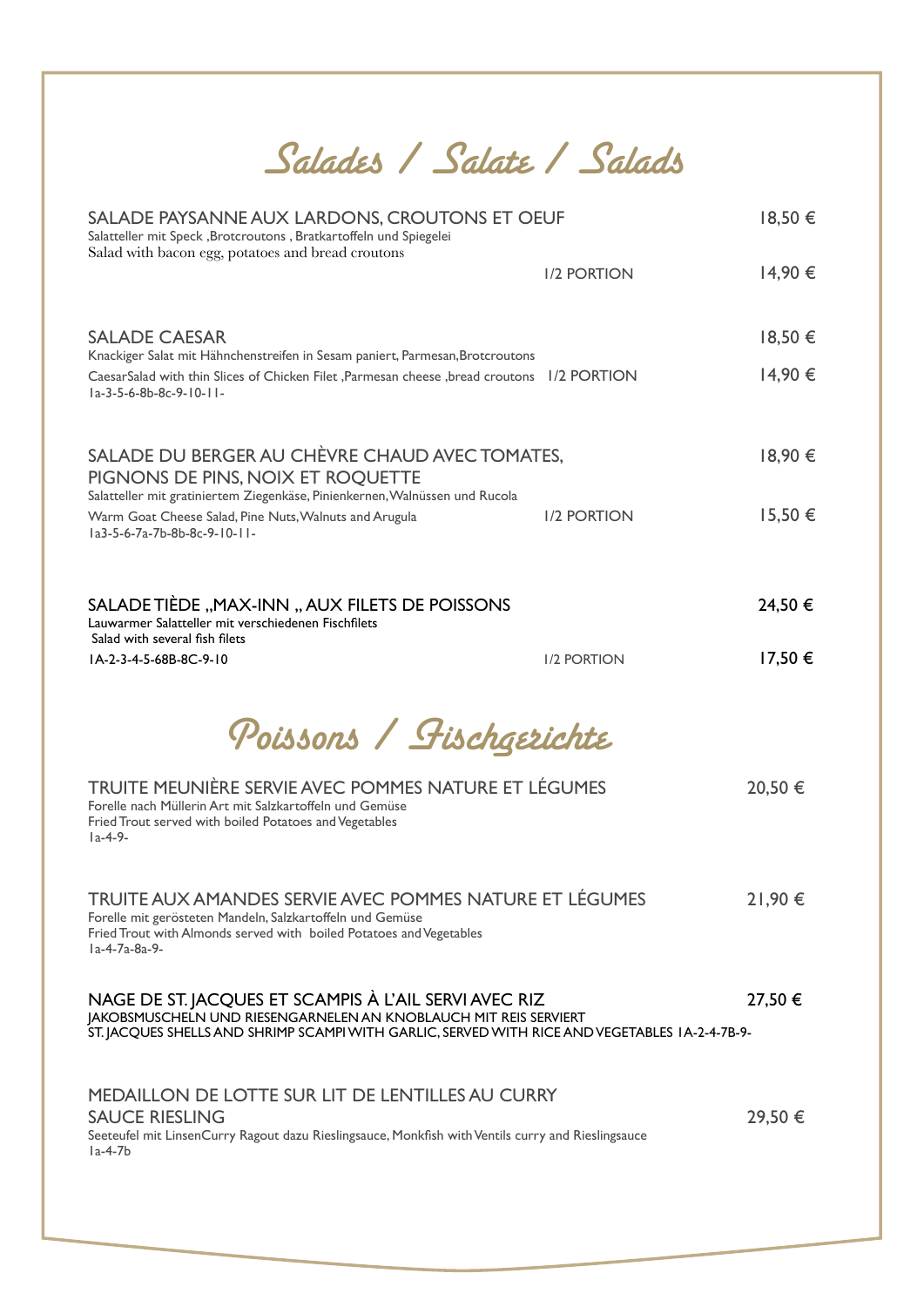Pâtes / Pasta

| LINGUINES AUX SCAMPIS À L'AIL ET SAUCE TOMATE<br>Linguine mit Scampi Knoblauch und Tomatensoße,<br>Linguine with Shrimp Scampi , Tomato sauce and Garlic 1a-2-3-4-7b-9-                                                                                                  | 22,90 € |
|--------------------------------------------------------------------------------------------------------------------------------------------------------------------------------------------------------------------------------------------------------------------------|---------|
| LINGUINES AUX TOMATES CERISES, AIL ET PESTO<br>Linguine mit Kirschtomaten, Knoblauch , Pesto, Ruccola und Parmesan<br>Linguine in a Tomato Sauce with Cherry Tomatoes, Garlic , Arugula, Parmesan, Pesto<br>$1a-3-5-6-7a-7b-9-10-$                                       | 15,90 € |
| Cuisine locale / local dishes                                                                                                                                                                                                                                            |         |
| PLATEAU DE JAMBON D'ARDENNES CRÛ ET CUIT<br>SERVI AVEC POMMES FRITES ET SALADE<br>Ardenner Schinkenplatte, Roh und Gekochter Schinken mit Pommes Frites und Salat<br>Platter of Smoked, raw and Cooked Ham from the Ardennes, with French Fries and Salad<br>$3 - 5 - 9$ | 22,90 € |
| <b>JUDD MAT GAARDEBOUNEN AN SPECKGROMPEREN</b><br>Geräucherter Schweinenacken mit dicken Bohnen in einer Kräutersoße, dazu Speckkartoffeln<br>Smoked Park Neck with Broad Beans in a Herb Sauce, Served with Bacon Potatoes                                              | 21,90 € |

Menus Enfants / Kindermenü / Children's menu

| « DONALD DUCK » ESCALOPE VIENNOISE SERVI AVEC POMMES FRITES | $10,50 \in$ |
|-------------------------------------------------------------|-------------|
| Wiener Schnitzel, Pommes Frites                             |             |
| « Wiener Schnitzel » Served with French Fries               |             |
| $1a - 3 - 5 - 6 - 7b -$                                     |             |
| « ASTERIX » CHICKEN NUGGETS SERVI AVEC POMMES FRITES        | $10,50 \in$ |
| Chicken Nuggets mit Pommes frites                           |             |
| Chicken Nuggets with French Fries                           |             |
| $1a-6-7$                                                    |             |

Plats végétariens/ Vegetarian dishes

| LENTILLES AU CURRY, PUREE DE LÉGUMES, LÉGUMES FRAIS ET SALADE<br>Lentils with Curry and vegetables served with a salad                                                                                                          | 14,90 €     |
|---------------------------------------------------------------------------------------------------------------------------------------------------------------------------------------------------------------------------------|-------------|
| LINGUINES AUX TOMATES CERISES, PESTO, ROQUETTE ET PARMESAN<br>Linguine mit Kirschtomaten, K, Pesto, Ruccola und Parmesan<br>Linguine in a Tomato Sauce with Cherry Tomatoes, Arugula, Parmesan, Pesto<br>$1a-3-5-6-7a-7b-9-10-$ | $15,90 \in$ |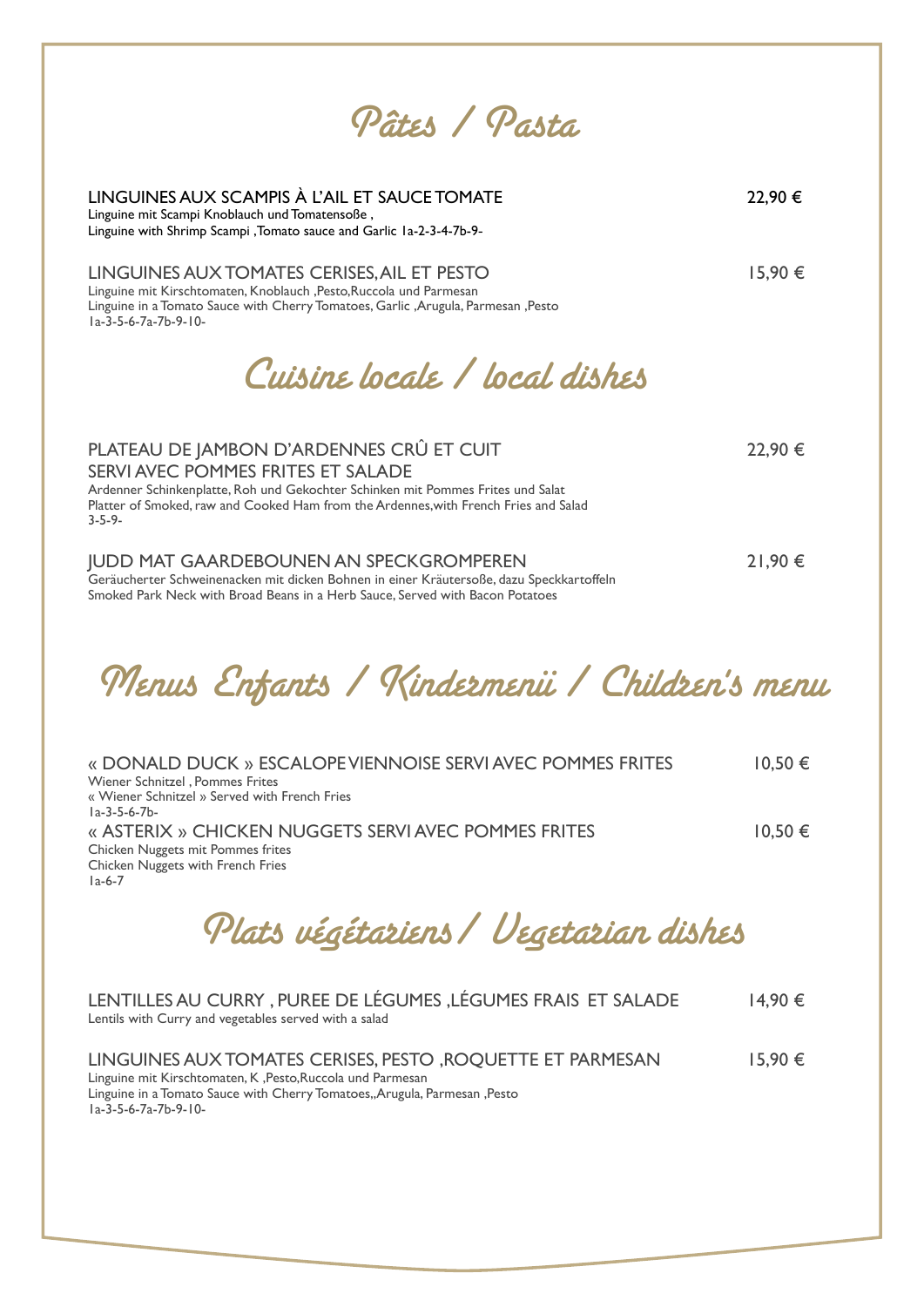# Plats Classiques / Classic Dishes

| <b>CORDON BLEU MAISON CRÈME CHAMPIGNONS SERVI</b><br>AVEC POMMES FRITES ET LÉGUMES                                                                                                                                                                                              |         |
|---------------------------------------------------------------------------------------------------------------------------------------------------------------------------------------------------------------------------------------------------------------------------------|---------|
| Cordon Bleu Mushrooms Cream Sauce Served with French Fries and Vegetables<br>$-3-5-7b-9-12-$                                                                                                                                                                                    | 23,50 € |
| <b>ESCALOPE VIENNOISE SERVI</b><br>AVEC POMMES FRITES ET LÉGUMES<br>Wiener Schnitzel, Pommes Frites und Gemüse serviert<br>« Wiener Schnitzel » Served with French Fries and Vegetables<br>$1a-3-5-7b-9-$                                                                       | 19,50 € |
| <b>BOUCHÉE À LA REINE SERVI AVEC POMMES FRITES ET SALADE</b><br>Königinnen Pastete mit Pommes Frites und Salat<br>Chickenpastry with French Fries and Salad<br>la2-5-6-7a-7b-9-12-                                                                                              | 21,80 € |
| MAGRET DE CANARD DES LANDES À L'ORANGE FLAMBÉ AU<br>GRAND-MARNIER SERVI AVEC CROQUETTES ET LÉGUMES<br>Entenbrust an Orangensoße mit Grand-Marnier flambiert dazu Kroketten und Gemüse<br>Duck Breast with orange flamed with Grand-Marnier served with Croquettes and Vegetable | 27,50 € |
| ENTRECÔTE SAUCE AU POIVRE VERT OU MAITRE D' D'HÔTEL<br>Entrecôte mit Pfeffersosse, Genüse und Pommes frites /<br>Entrecôte with Pepper Sauce French Fries and vegetables<br>$1a-5-7b-9$                                                                                         | 27,90 € |
| FILET DE BOEUF SAUCE AU POIVRE VERT OU MAITRE D'HÔTEL<br>Rinderfilet mit Pfeffersosse dort Kräuterbutter, Gemüse und Pommes frites /<br>Sirloinsteak with Pepper Sauce or Garlicbutter French Fries and vegetables<br>$1a-5-7b-9$                                               | 32,50 € |
| CASSOLETTE DE ROGNONS DEVEAU, SAUCE À LA MOUTARDE DE MEAUX<br><b>RIZ ET LÉGUMES</b><br>Kalbsnieren in einer Senfsoße dazu Reis und Gemüse<br>Veal Kidneys in a Mustard Sauce served with Rice and Vegetables 1a-5-7b-9-10-12-                                                   | 23,80 € |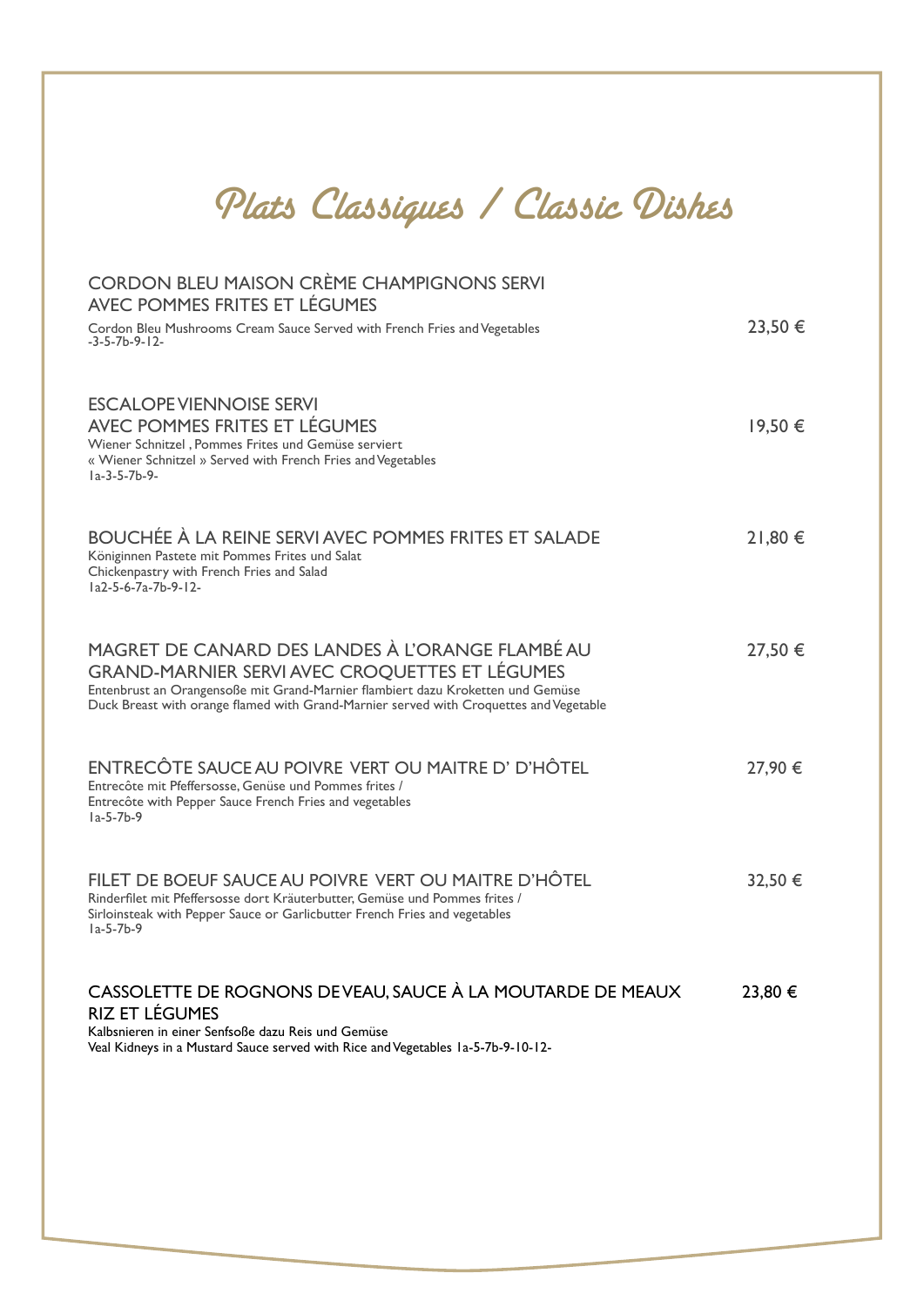

| <b>MOELLEUX AU CHOCOLAT MAISON ET SA GLACE VANILLE</b>                                                                                   | 8,90 € |
|------------------------------------------------------------------------------------------------------------------------------------------|--------|
| <b>CRÈME BRÙLÉE MAISON</b>                                                                                                               | 7,90 € |
| <b>TARTE AUX POMMES MAISON ET SA GLACE VANILLE</b><br>Hausgemachter Apfelkuchen mit Vanilleeis, Homemade Apple pie with Vanilla Icecream | 7,90 € |
| <b>GAUFRE DE BRUXELLES AU SUCRE</b><br>Brüsseler Waffel mit Zucker                                                                       | 4,50 € |
| <b>GAUFRE DE BRUXELLES CHANTILLY</b><br>Brüsseler Waffel mit Sahne                                                                       | 6,50€  |
| <b>GAUFRE DE BRUXELLES CHANTILLY ET FRAISES (EN SAISON)</b><br>Brüsseler Waffel mit Sahne und frischen Erdbeeren ( nur in der Saison)    | 8,50 € |
|                                                                                                                                          |        |
| <b>GLACE ENFANTS</b><br>Gemischtes Kindereis (2 Kugeln)                                                                                  | 4,90 € |
| <b>GLACE PANACHÉE</b><br>Gemischter Eisbecher mit Sahne, Mixed Ice cream                                                                 | 6,80€  |
| <b>DAME BLANCHE</b><br>Vanilleeis mit heißer Schokolade und Sahne, Vanila Ice cream with hot Chocolate                                   | 7,90 € |
| <b>CAFÉ GLACÉ</b><br>Vanille und Mokkaeis mit Kaffee und Sahne /                                                                         | 7,00 € |
| COUPE AUX FRAISES (SEUL. EN SAISON)<br>Eisbecher mit frischen Erdbeeren und sahne / with Strawberries                                    | 7,50 € |
| <b>COUPE «HEISSE LIEBE »</b><br>Eisbecher mit heißen Himbeeren und Sahne / with hot Raspberries                                          | 7,50 € |
| <b>COUPE «VICTOR HUGO »</b><br>Eisbecher mit heißen Kirschen / with hot Cherries                                                         | 7,50 € |

Cuisine ouverte : 12.00 à 14.30 et 18.00 -21.00 Fermé le mercredi ( hors saison )